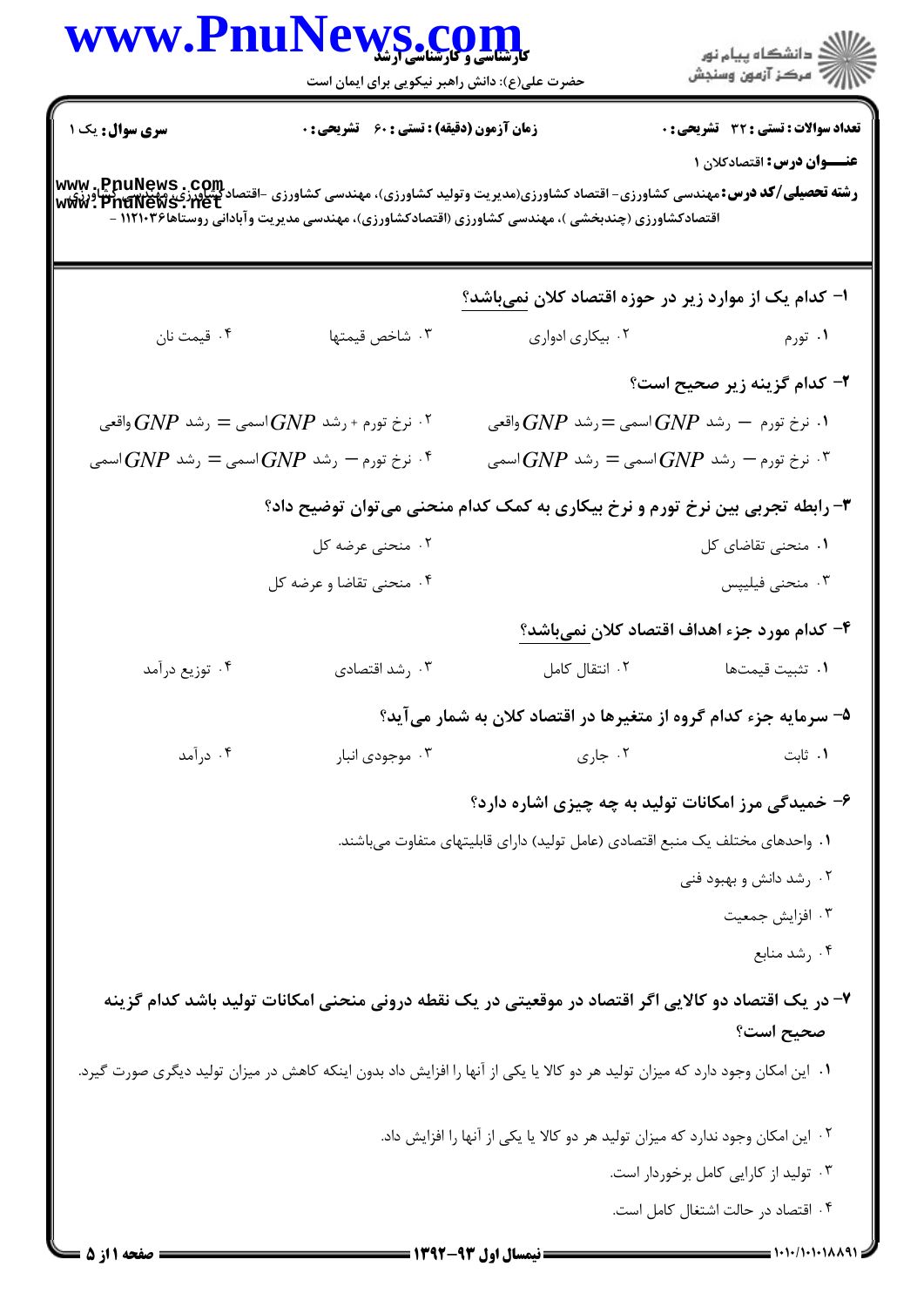

۰۴ دستمزد یکی از نیروهای تصحیح کننده است. ۰۳ نرخ بهره یکی از نیروهای تصحیح کننده است.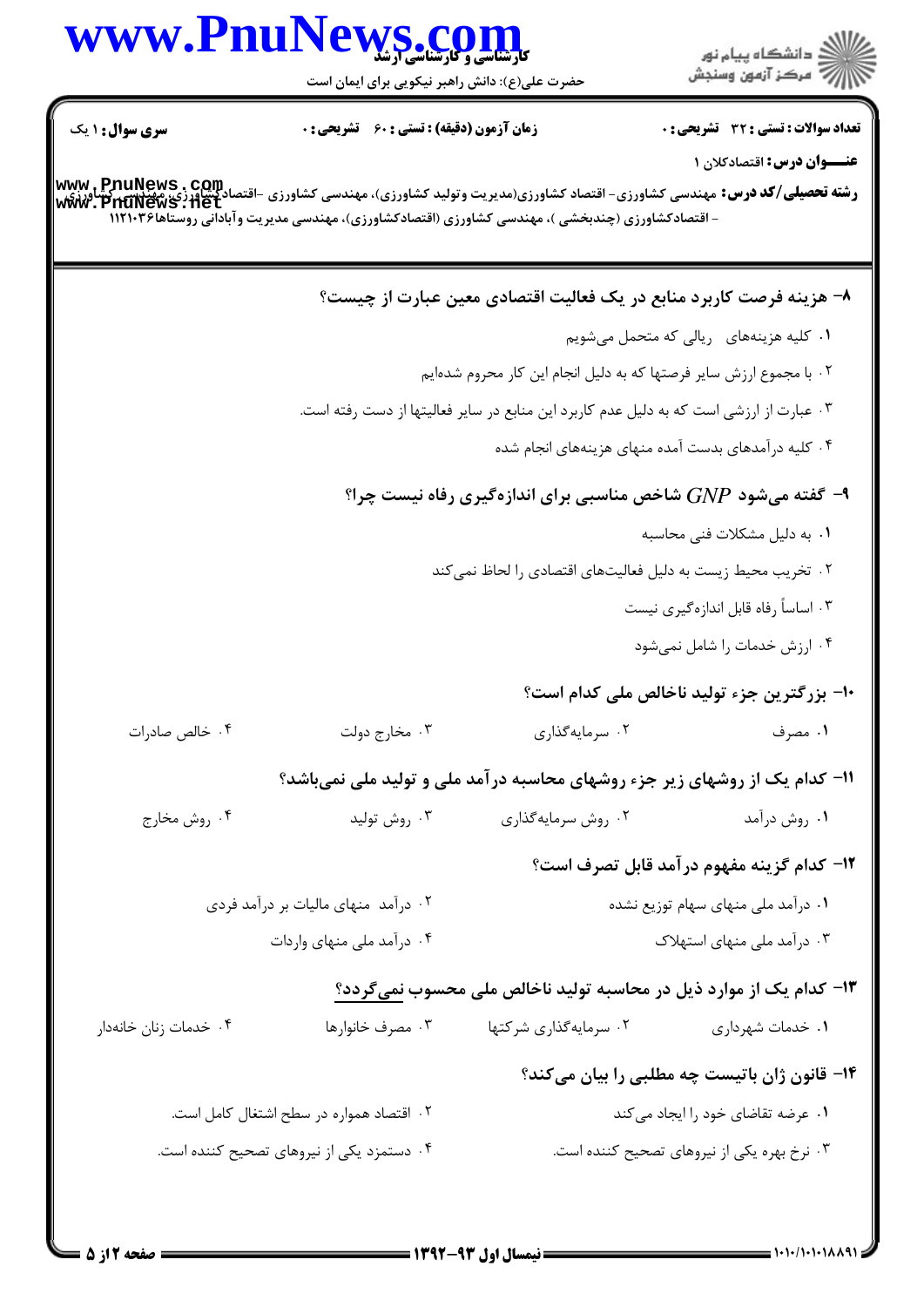|                                               | WWW.PnuNews.com                                                                                                                                                                                                                                                   |                                                                                   |                                                                               |
|-----------------------------------------------|-------------------------------------------------------------------------------------------------------------------------------------------------------------------------------------------------------------------------------------------------------------------|-----------------------------------------------------------------------------------|-------------------------------------------------------------------------------|
|                                               | حضرت علی(ع): دانش راهبر نیکویی برای ایمان است                                                                                                                                                                                                                     |                                                                                   |                                                                               |
| <b>سری سوال :</b> ۱ یک                        | زمان آزمون (دقیقه) : تستی : 60 ٪ تشریحی : 0                                                                                                                                                                                                                       |                                                                                   | تعداد سوالات : تستى : 32 ٪ تشريحي : 0                                         |
|                                               |                                                                                                                                                                                                                                                                   |                                                                                   | عنـــوان درس: اقتصادکلان ۱                                                    |
|                                               | <b>www,PnuNews,Com</b><br>Law in the bigging to the bigging of the bigging of the bigging of the temple in the temple of the temple of th<br>WWW,PHUNeWS,Het<br>- اقتصادکشاورزی (چندبخشی )، مهندسی کشاورزی (اقتصادکشاورزی)، مهندسی مدیریت وآبادانی روستاها۱۱۲۱۰۳۶ |                                                                                   |                                                                               |
|                                               |                                                                                                                                                                                                                                                                   |                                                                                   |                                                                               |
|                                               |                                                                                                                                                                                                                                                                   |                                                                                   | °ا-۔ 2 در تابع مصرف کینز (C = $a$ + $b$ y) معرف چیست $a$                      |
| ۰۴ مقدار پس انداز                             | ۰۳ شیب تابع مصرف                                                                                                                                                                                                                                                  | ۰۲ مصرف مستقل                                                                     | ۰۱ ضریب متغیر درآمد                                                           |
|                                               |                                                                                                                                                                                                                                                                   |                                                                                   | ۱۶- کدام یک از روابط زیر درست است؟                                            |
|                                               | $MPS = 1 + MPC$ .                                                                                                                                                                                                                                                 |                                                                                   | $MPS = 1-MPC$                                                                 |
|                                               | $MPC + MPS = \circ$ f                                                                                                                                                                                                                                             |                                                                                   | $MPC = 1 + MPS$ .                                                             |
|                                               |                                                                                                                                                                                                                                                                   |                                                                                   | ۱۷- ضریب فزاینده مخارج دولت از کدام رابط زیر بدست میآید؟                      |
| $\frac{\Delta y}{\Delta G} = \frac{MPC}{MPS}$ | $\frac{\Delta y}{\Delta G} = \frac{1}{1 - MPS}$ $\frac{\Delta y}{\Delta G} = \frac{1}{MPS}$ $\frac{\Delta y}{\Delta G} = \frac{1}{MPC}$                                                                                                                           |                                                                                   |                                                                               |
|                                               |                                                                                                                                                                                                                                                                   |                                                                                   |                                                                               |
|                                               |                                                                                                                                                                                                                                                                   |                                                                                   | ا– ضریب فزاینده مالیات (یکجا) در صورتیکه ۹ $b=\circ$ باشد چقدر است؟ $\bullet$ |
|                                               | $-9.7$                                                                                                                                                                                                                                                            | $1 \cdot Y$                                                                       | 9.1                                                                           |
|                                               |                                                                                                                                                                                                                                                                   |                                                                                   |                                                                               |
|                                               |                                                                                                                                                                                                                                                                   |                                                                                   | 1۹– کدام عبارت صحیح نیست؟                                                     |
|                                               |                                                                                                                                                                                                                                                                   |                                                                                   | ۰۱ تثبیت کنندههای خودکار جزبی از بودجه دولت نیستند                            |
|                                               | <sup>۲</sup> ۰ تثبیت کنندههای خودکار جزبی از بودجه دولت هستند که به طور خودکار نسبت به تغییر درآمد ملی عکس العمل نشان میدهند                                                                                                                                      |                                                                                   |                                                                               |
|                                               | ۰۳ به هنگام افزایش درآمد ملی تثبیت کنندههای خودکار موجب افزایش درآمد مالیاتی دولت میشوند                                                                                                                                                                          |                                                                                   |                                                                               |
|                                               |                                                                                                                                                                                                                                                                   | ۰۴ به هنگام کاهش  درآمد ملی تثبیت کنندههای خودکار موجب افزایش مخارج دولت میشوند . |                                                                               |
|                                               | ۲۰- اولین اقتصاد دانی که رفتار مصرفی کل جامعه را در قالب تابع مصرف تبیین نمود چه کسی بود؟                                                                                                                                                                         |                                                                                   |                                                                               |
| ۰۴ مادیلیانی                                  | ۰۳ کزرنتس                                                                                                                                                                                                                                                         | ۰۲ فریدمن                                                                         | ۰۱ کینز                                                                       |
|                                               |                                                                                                                                                                                                                                                                   |                                                                                   | <del>۰۲۱</del> کدام گزینه صحیح نیست؟                                          |
|                                               | $MPC^{cs} < APC^{cs}$ <sup>-1</sup>                                                                                                                                                                                                                               |                                                                                   | $MPC^{cl} > MPC^{cs}$ <sup>1</sup>                                            |
|                                               |                                                                                                                                                                                                                                                                   |                                                                                   |                                                                               |

 $= 1.1 - (1.1.1A)$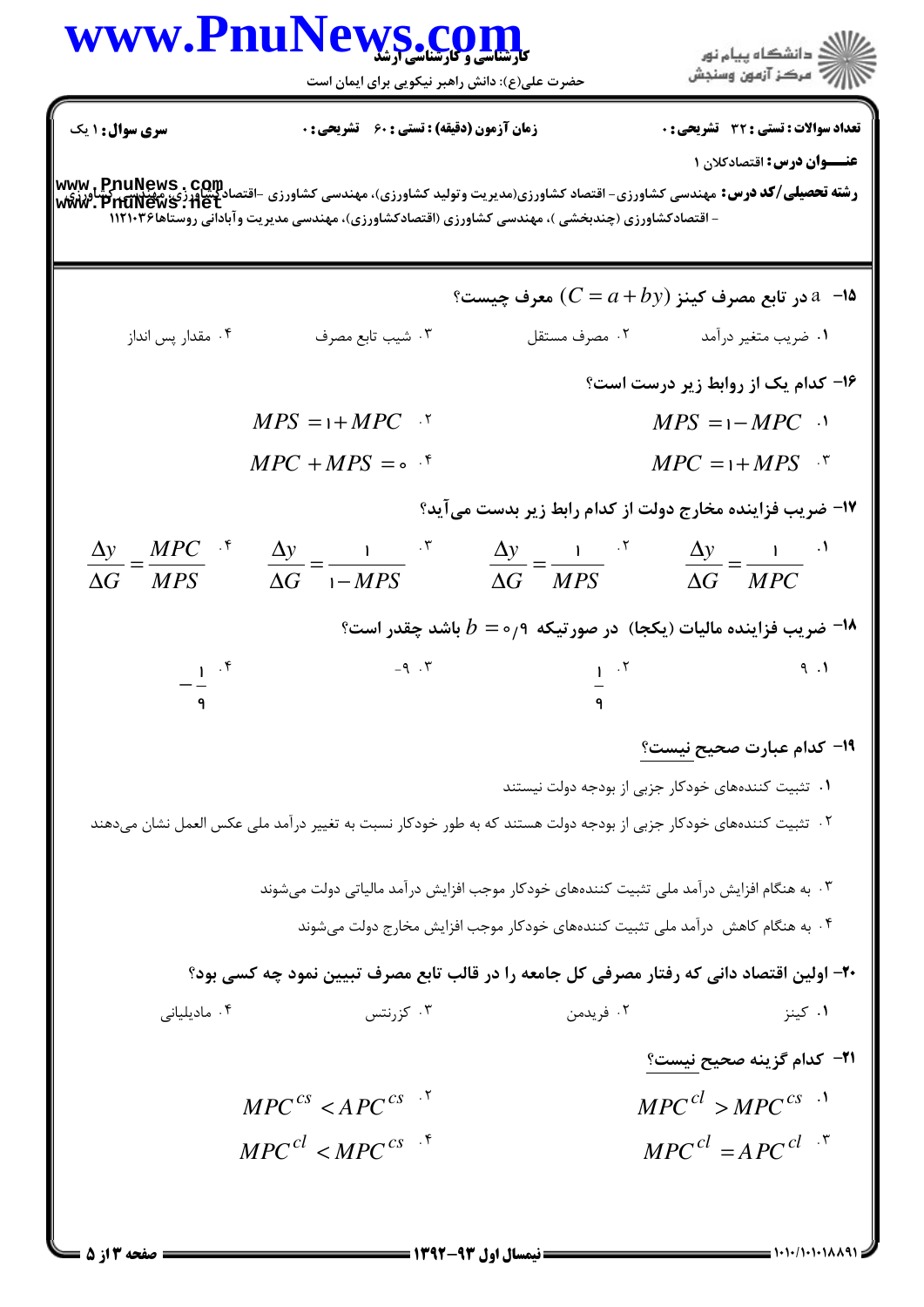## www.PnuNews.co

حضرت علی(ع): دانش راهبر نیکویی برای ایمان است

**سری سوال : ۱ یک** عنـــوان درس: اقتصادکلان ۱ **رشته تحصیلی/کد درس:** مهندسی کشاورزی- اقتصاد کشاورزی(مدیریت و تولید کشاورزی)، مهندسی کشاورزی -اقتصادکشاورزی<u>، مهکدیدی کش</u>اورزی<br>او است**ه تحصیلی/کد درس:** مهندسی کشاورزی- اقتصاد کشاورزی(مدیریت و تولید کشاورزی)، مهندسی کشاورز - اقتصادکشاورزی (چندبخشی )، مهندسی کشاورزی (اقتصادکشاورزی)، مهندسی مدیریت وآبادانی روستاها۱۱۲۱۰۳۶ ٢٢- كدام عبارت انديشه اصلى نظريه مصرف دوزنبري نيست؟ ١. افراد يا خانوارها به هنگام اخذ تصميم راجع به رفتار مصرفي خود متأثر از مصرف ساير افراد جامعه ميباشند. ۲ . مصرف هر فرد یا خانوار تابعی از درآمد جاری و بالاترین درآمدی است که تاکنون تجربه کرده است ۰۳ افراد و خانوارها همواره درصدد هستند مصرف و سطح زندگی خود را به متوسط جامعه نزدیک کنند ۰۴ نظریه مصرف دوزنبری دلالت بر قرینگی مصرف دارد ٢٣- در نظريه درآمد دايمي فريدمن كدام تعريف درست نيست؟ ۰۱ درآمد دایمی قابل مشاهده و اندازهگیری است ۰۲ درآمد موقت عبارت است از درآمد غیرمنتظره پیش بینی نشده ۰۳ درآمد دایمی قابل مشاهده و اندازهگیری نیست ۰۴ درآمد دایمی یک مفهوم بلندمدت از درآمد است. **۲۴- کدام گزینه در نظریه درآمد دایمی صحیح است**؟ ۰۱ بین درآمد دایم و درآمد موقت رابطهای وجود ندارد. ۰۲ بین مصرف دایم و مصرف موقت رابطه وجود دارد و تابع یکدیگرند ۰۳ بین درآمد موقت و مصرف موقت رابطه وجود دارد. ۰۴ بین مصرف دایم و درآمد دایم رابطه ثابت و پایدار وجود ندارد. ۲۵– نظریه دوران زندگی توسط کدام اقتصاددان معرفی شد؟ ۰۳ کوزنتس ۰۴ آندو و مادیلیانی ۰۱ کینز ۰۲ فریدمن  $\therefore GNP = GDP$  در چه صورت -  $\blacktriangle$ صفر باشد NFI \* ۰۳ یا,انه ها صفر باشد ٠٢ ماليات صفر باشد ۰۱ استهلاک صفر باشد ٢٧- كدام عبارت صحيح نيست؟ ٠١. به عقيده كينز افراد با افزايش درآمد، مصرف خود را افزايش مىدهند. ۲ . به عقیده کینز با افزایش درآمد میل متوسط به مصرف کاهش می یابد. ۰۳ منحنی مصرف درازمدت محور عمودی را بالاتر از مبدا مختصات قطع می کند. ۰۴ منحنی مصرف کوتاه مدت محور عمودی را بالاتر از مبدا مختصات قطع می کند.



**تعداد سوالات : تستی : 32 - تشریحی : 0** 

**زمان آزمون (دقیقه) : تستی : 60 ٪ تشریحی : 0**